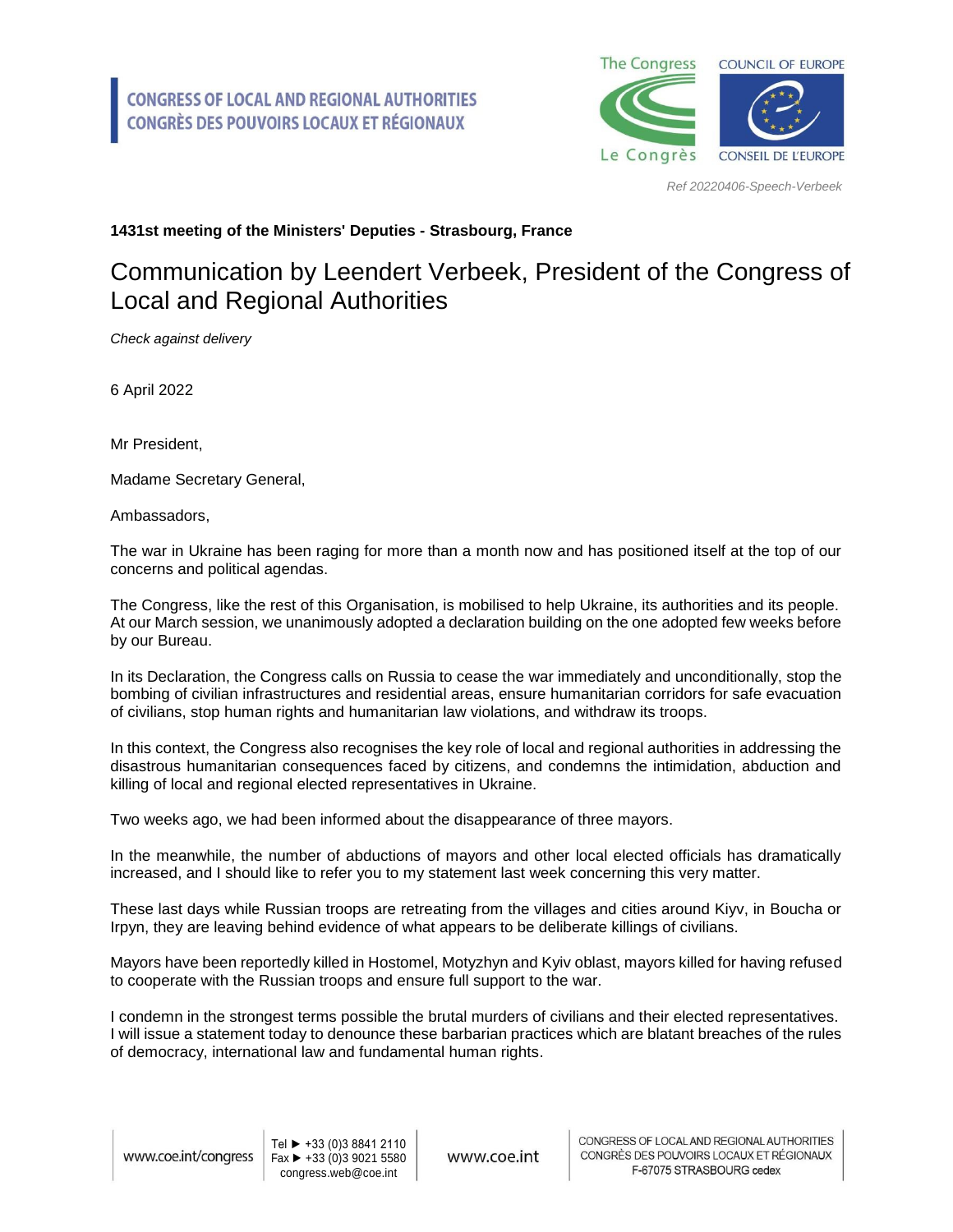In Mariupol, Kherson, Zaporizhya, Mykolaiv and Luhansk oblasts, "so-called mayors" were appointed in replacement of the elected mayors. I condemn the abduction and intimidation of mayors and councillors and I demand the release and the reinstatement of the mayors democratically elected by the Ukrainian citizens. We should never forget that mayors, local elected representatives and civil servants play a key role in addressing the daily challenges of citizens in their cities, towns, and villages. They are by their side, on the frontline and do their best to bring them safety and lessen their hardship, but also provide essential services. And this is exactly why they are being targeted by the aggressor.

As we see it in Ukraine today and, given the challenges we see in our societies, prevention is very much needed; prevention against autocratic aspirations, prevention against threats to minorities and different opinions, prevention in favour of pluralistic democratic societies, which grow from the grassroots, and which build up sustainable societies and democratic institutions at national level.

During our last session in March, we could hear about the situation in Ukraine from the Minister for Communities and Territories Development Oleksiy CHERNYSHOV, the Mayor of Kiyv, Vitali KLICHKO and the Mayor of Mykolaiv Oleksandr SENKEVYCH.

We also heard powerful testimonies from the members of the Ukrainian delegation to the Congress who attended in person after a long and difficult journey to Strasbourg, and online from mayors serving on the ground in their cities.

They cried for help and the Congress members stand fully united in their resolute support and solidarity with their Ukrainian counterparts.

We are facilitating the exchange of experience between local elected representatives on how to manage a city in times of crisis and provide its inhabitants with the basic services they urgently need.

We are also mobilising our networks to provide support to Ukraine in these difficult times.

We have organised several meetings of European associations of local and regional authorities with the Association of Ukrainian Cities to exchange information and promote co-operation and concrete aid.

We are pursuing in the same vein with the European Committee of the Regions, and I spoke in a meeting on Ukraine last week, in which the European Commissioner for Home Affairs, Ylva JOHANSSON, also participated.

We have also sponsored a city-to-city online help platform, at the initiative of the mayor of Sindelfingen in Germany and president of the Chamber of Local Authorities of the Congress to help local and regional authorities throughout Europe match the material and logistical needs of Ukrainian local authorities.

The platform is called "cities 4 cities" and was officially launched last week together with the distinguished Ambassador of Ukraine to the Council of Europe.

I encourage you to promote its use at domestic level.

All information is available at the Congress website.

Dear Ambassadors,

The war in Ukraine has brutally reminded us that nothing should be taken for granted.

It has also reminded us of the crucial importance of the values on which this Organisation is built: human rights, democracy and the rule of law.

The Congress will continue to promote and defend the values of the Council of Europe at each level of governance, making our communities and society stronger.

We have a tangible contribution to make in this respect as our last session showed again.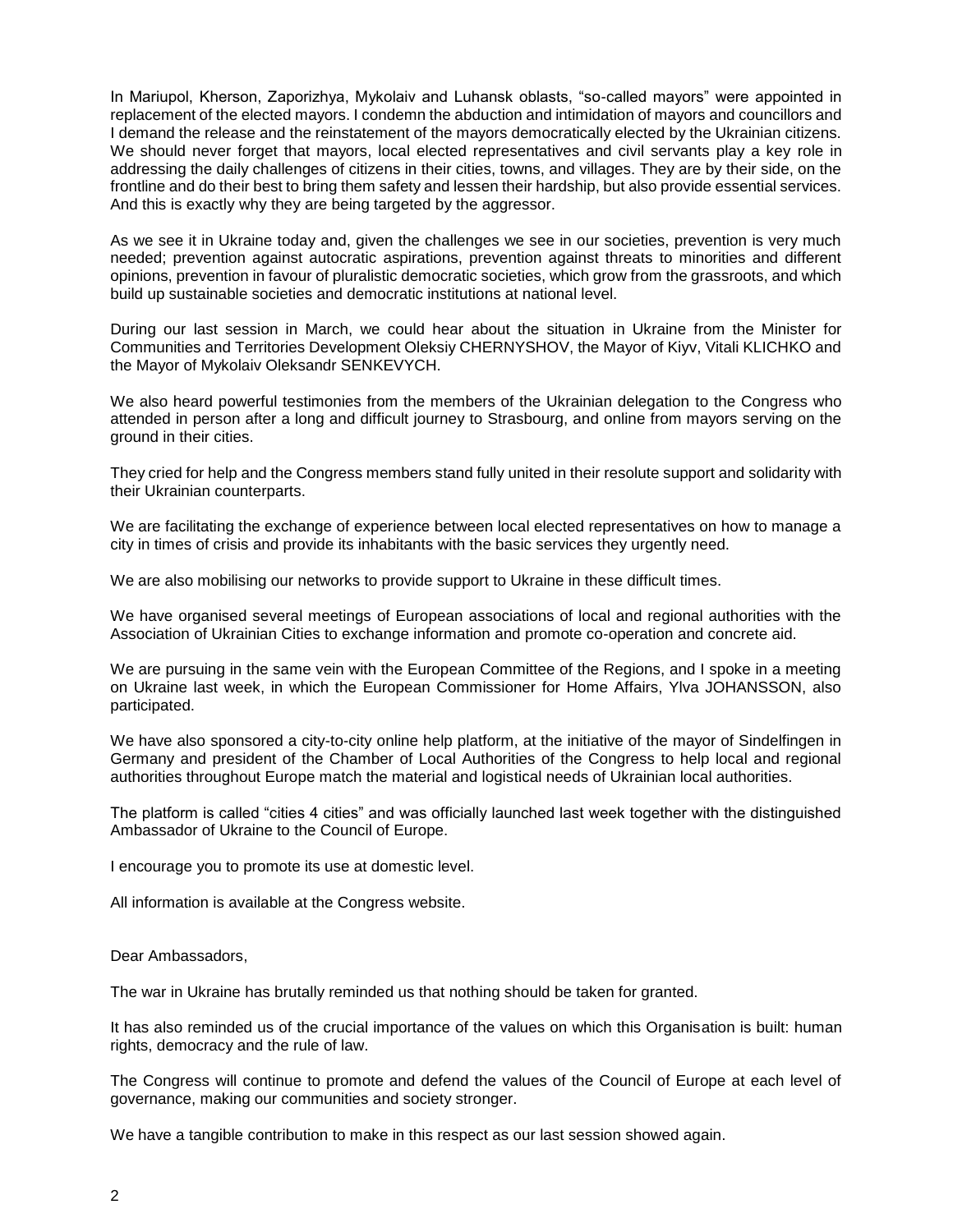Our members engaged in concrete action, working directly with each other, with central governments, with citizens and civil society.

They also addressed crucial challenges for our democratic societies such as fake news, disinformation, threats and violence on elected representatives.

Elected representatives, and this is particularly true at the local and regional level, are increasingly exposed to hate speech and online disinformation, but also verbal or physical threats.

This phenomenon has been exacerbated by the Covid-19 pandemic.

Improving the quality of democracy is at the heart of our work, as we monitor the application of the European Charter of Local Self-Government.

We resumed monitoring visits in the field as soon as the health situation made it possible and are deploying significant efforts to reduce the backlog in the regular monitoring cycle.

During the Congress sessions, when discussing the monitoring reports, representatives of the central governments take an active role in the debates.

With our cooperation activities we also contribute to promote and strengthen democracy and human rights in the field.

In Ukraine, we have been implementing cooperation activities since 2011 to strengthen local democracy and self-government.

Our ongoing project launched last year is on hold for obvious reasons, but I am convinced that the many reforms undertaken in Ukraine, especially on decentralisation and local empowerment, have contributed to the admirable resistance we can see today and have helped to cement the bonds between citizens and public authorities, who stand together today in the defence of their country.

I am glad that the Council of Europe and the Congress have contributed their part to making local and regional communities stronger in the face of the military aggression.

Mr President,

As per your Resolutions, our last session was held without the presence of the Russian delegation for the first time since the accession of this country to the Council of Europe.

The Council of Europe took the only possible and right decision which was to exclude the Russian Federation.

But the Council of Europe family must not be weakened by this decision for as I have said, the women, men and children living in European countries need the Council of Europe more than ever.

The Organisation's budget must be preserved in order to be relevant and achieve our objectives. We call on the remaining 46 States to ensure the budgetary sustainability of the Council of Europe by compensating the part no longer covered by the Russian Federation.

I welcome the statements in that direction by some member States including my own and together with the President of the Parliamentary Assembly we are mobilising our members in support of the budgetary sustainability of this Organisation.

Today, we should be motivated to invest more in the values that our Council of Europe stands for. Yet, over the last ten years we have seen a decrease in the available budget.

I do believe we need to recognize the value of the work done by our Council of Europe and the work done by our Congress especially and how much it is needed today.